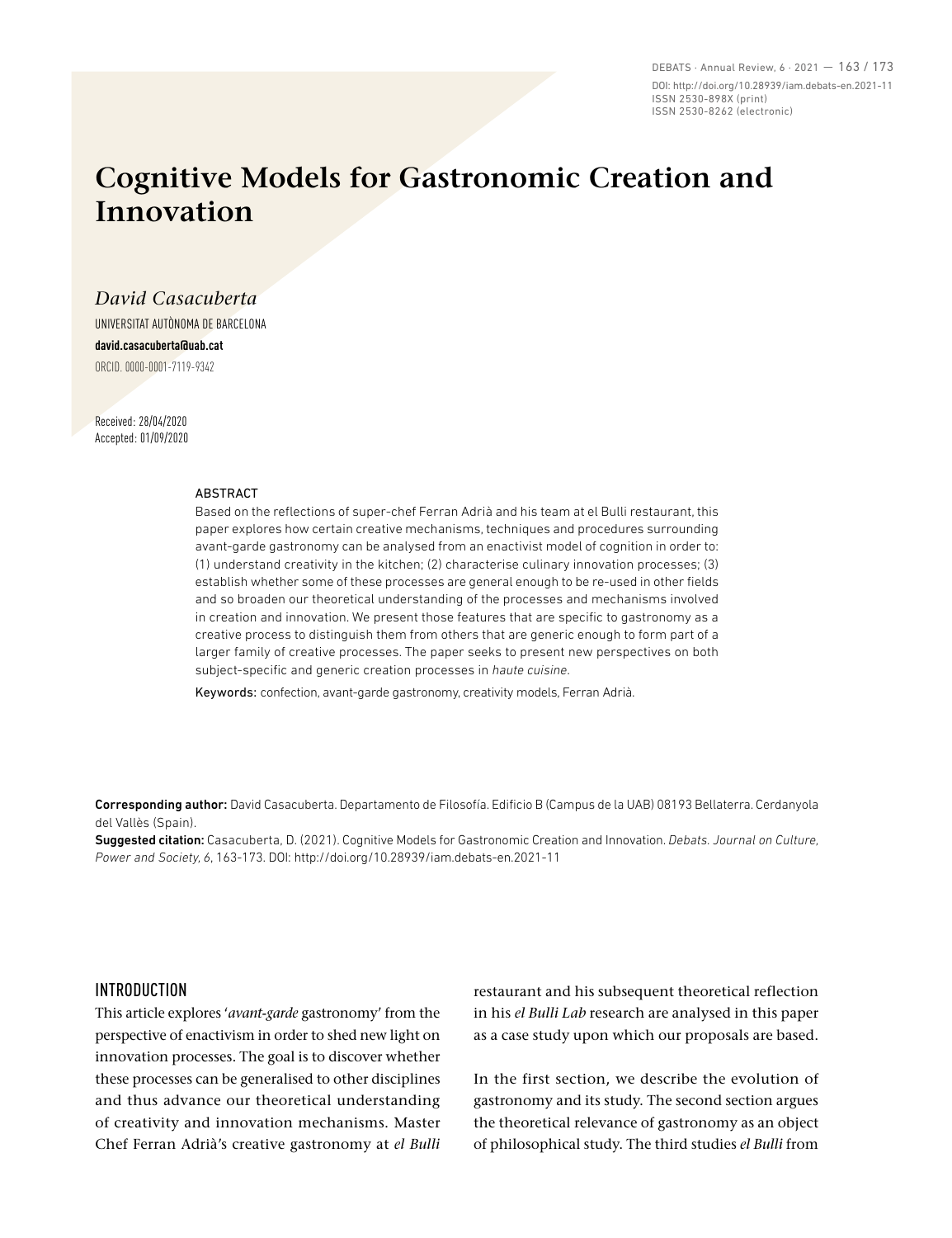an enactivist perspective. The fourth and final section discusses how the ideas presented shed new light on innovation and creativity.

# A BRIEF HISTORY OF THE INTERDISCIPLINARY STUDY OF COOKING

Gastronomy meets all the criteria for being an Applied Science. The kitchen is where a host of raw materials go through physical and chemical changes to yield the final product (Castells and Perelló 2010, McGee 1984, Myhrvold 2011). However, historically speaking, gastronomy and the Applied Sciences have shunned each other. In the past, cooking was based on previous experience, and recipes and techniques were the product of trial and error. There was no scientific review or comparison of cooking outcomes. Yet one can find centuries-old cooking techniques that tie in well with theoretical models in Chemistry and Physics, as well as age-old beliefs that do not stand up to scientific scrutiny (López-Alt 2015).

 The first attempts to forge a 'Kitchen Science' were made in the 19th Century with researchers such as Appert — who described methods for preserving food (Appert 1810) — and Accum, a chemist interested in poisons and Forensic Sciences, author of the first treatise on chemistry in the kitchen (Accum 1821). A work of particular note was Savarin's *The Physiology of Taste* [*Physiologie du goût ou Méditations de gastronomie transcendante*] (Brillat-Savarin, 1828), which became the first discourse on scientific gastronomy. In his work, he tried to establish the physiological bases of our senses of taste and smell, and the chemistry of food processing.

In the twentieth century, the first author to passionately argue the case for a relationship between that science and gastronomy was the Hungarian Physicist Nicholas Kurti. He was a forerunner of the current trend of merging technology and gastronomy. Kurti gave his famous lecture "The Physicist in The Kitchen" in 1969, in which he demonstrated the culinary scope of a vacuum machine and a microwave oven, among other things.

In the same year, Herbert Simon published his book *The Sciences of the Artificial*, which established Design as a science. Simon's theories sparked the quest for systematic methodologies covering many designrelated disciplines, such as Architecture, Engineering, Urban Planning, Medicine, Computer Science, and Management.

Following Dorst (2006) and Cross' (2007) ideas on design, one could say that gastronomy is a kind of 'design space' in which a chef has to solve poorlydefined problems to come up with a good solution. The difficulty is compounded by the fact that the problem itself is a constantly changing one and is framed within a complex feedback process. However, up until the turn of the 21st Century, there was no sustained attempt to analyse gastronomy from a Design Sciences angle.

In the 1980s, Harold McGee's (McGee 1984) encyclopaedia of food and cooking fostered dialogue between Science and the culinary art, building a paradigm from which it was possible to cook in a way that followed the scientific method. This gave scope for seeing cooking as a theoretical system based on sound scientific knowledge, to wit: molecular gastronomy, a term coined by Hervé and that was later taken up by Kurti (2002, Kurti 1980). Another key text is the *Guia científica i gastronòmica* [Scientific and Gastronomic Guide] (Fundació Alicia i *el Bulli*  Workshop 2006), which drew up the first scientific classification of food products used in gastronomy.

However, these proposals tended to over-stress the Science, turning cooking into something akin to engineering and forgetting the 'creative' aspect of the craft — a problem alluded to above in Nigel Cross' comments.

Nathan Myhrvold tried to strike a balance between scientific and artistic creativity in these new culinary methods. He called the new trend 'modernist cooking' and wrote no fewer than six volumes on the subject in a systematic study of the effects of different techniques and technologies on food (Myhrvold 2011). However,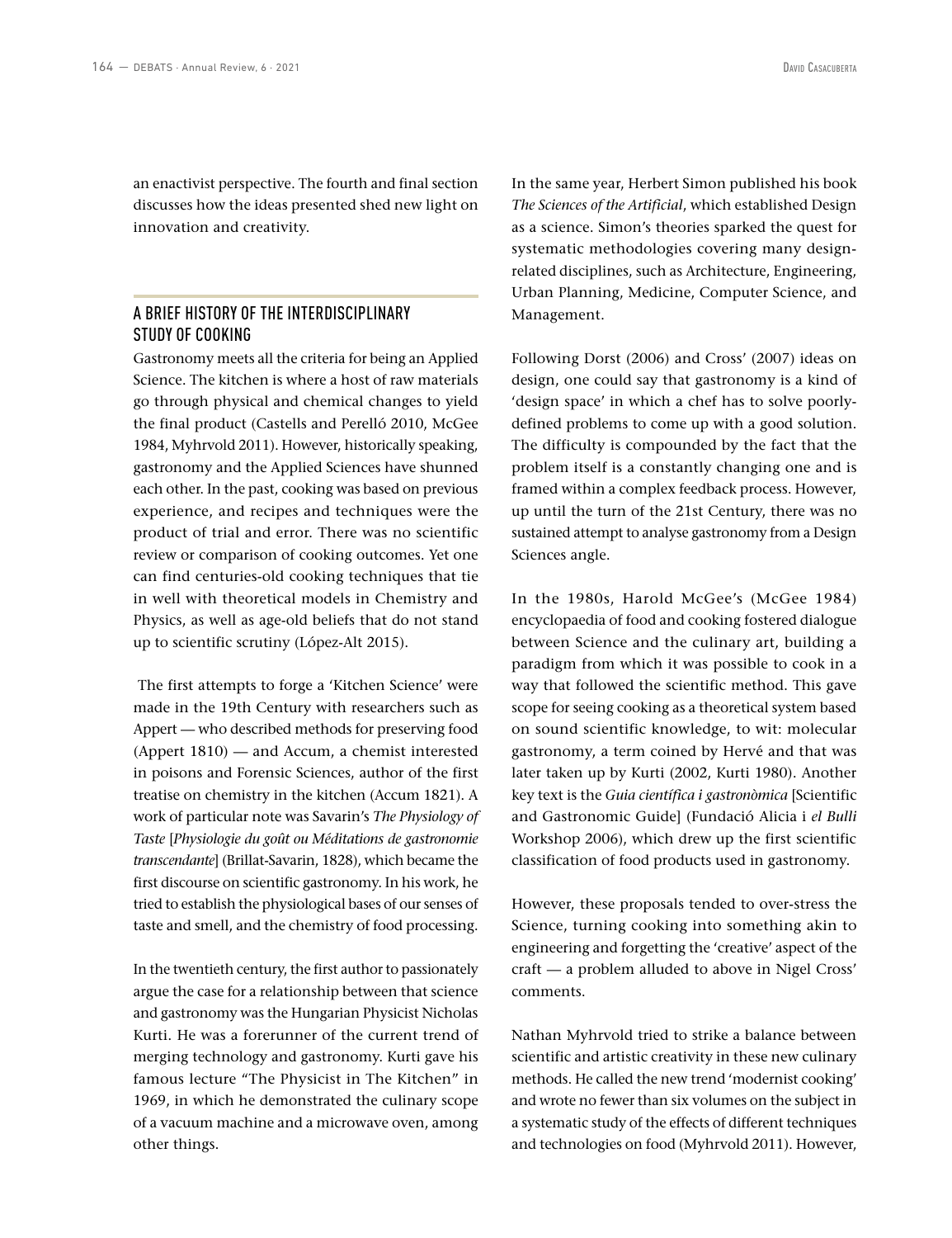he also strove to do justice to the creative and nondeterministic aspects of cooking. In Spain, Pau Arenós tried to strike a similar balance between art and science and in 1999 coined the term 'techno-emotional' cuisine (Arenós and Jardí 1999) to capture the blend of artistic inspiration and scientific method needed.

The two standard terms used to refer to this new paradigm — *molecular gastronomy* and *techno-emotional cooking* — have their strengths and weaknesses in shedding light on the nature of cooking. The term 'Molecular Gastronomy' reveals the scientific side to this discipline, pointing to chemistry as the key science. However, the term may mislead one into thinking that it only deals with finding new chemical reactions to come up with food textures. By contrast, the term 'Techno-emotional cooking' stresses the idea that gastronomy should not blind customers with science and jargon but rather surprise them with new emotions, letting them experience food in ways they could never have imagined. In speaking about his first time at *El Bullí* restaurant, Adrià said it came down to 'raping diners' palates' (Adrià 1998). The 'Techno' part of the term points to the need for new devices, techniques and technologies. However the term also leads the layman to think merely in terms of frivolous gadgets and 'tech' systems to present dishes in the strangest ways possible.

The Sensory Sciences are another important discipline when it comes to analysing gastronomy from the Design Sciences angle. The Psychology of Perception or Human Physiology is as relevant to gastronomy as it is to design (Korsmeyer 2002, Lyman 2012). Consider the concept of 'food-pairing'. Such research combines statistical analysis and Cognitive Science to draw up a methodology to discover which foods combine well and which do not, and seeks to go beyond traditional combinations. A clear example of this research is The Food-pairing Project (Robberechts *et al*., 2015), a food technology company at the forefront of Gastronomy, Computer Science and Digital Advertising. There is also the Barabasi-led project of establishing foodpairings by analysing common ingredients in recipes (Ahn *et al*., 2011).

# WHY ONE SHOULD RESEARCH GASTRONOMY. MYTHS AND REALITIES

Gastronomy generally gets short shrift from the Sciences and Humanities. When examined from the standpoint of Aesthetics and other branches of Philosophy, the analysis is usually blatantly hostile. We only need to remember the insults that Plato dished up for cooks and peasants in *The Republic*. For Plato, food is a kind of necessary evil, and the less we talk about it the better.

 This disdain is surprising since it is at odds with the daily routine of eating and cooking, and with the interest that gastronomy sparks in the general public. This ignorance and indifference is based on deeply-rooted prejudices.

### *Aesthetics of the minor senses*

First, we have the idea that taste is a lesser sense that has no bearing on a study of the human condition. This prejudice sees taste as a primordial, animal sense that is too lowly to have the slightest epistemic or aesthetic relevance. The traditional taste categories — *salty*, *sweet*, *bitter*, *sour* and combinations thereof — do not allow the building of any conceptually relevant theoretical models.

Yet this vision is merely a self-fulfilling prophecy. It is the Platonic obsession with focusing on the pure world of thought and avoiding the body that causes us to lack detailed vocabulary to describe taste and explore its meaning.

Western culture lacks credibility when it comes to theorising on taste — something laid bare by the fact that we had to wait until the 20th Century to grasp the idea of *unami* — a new taste, associated with detecting proteins and substances such as monosodium glutamate. To draw a comparison with another sphere, it would be as if no art critic or vision theorist had ever spoken of violet until the twentieth century. We had to wait until 2010 to confirm something we already knew from experience, namely that fat is a flavour (Stewart *et al*., 2010, Keats and Constanzo 2015). We also had to wait until the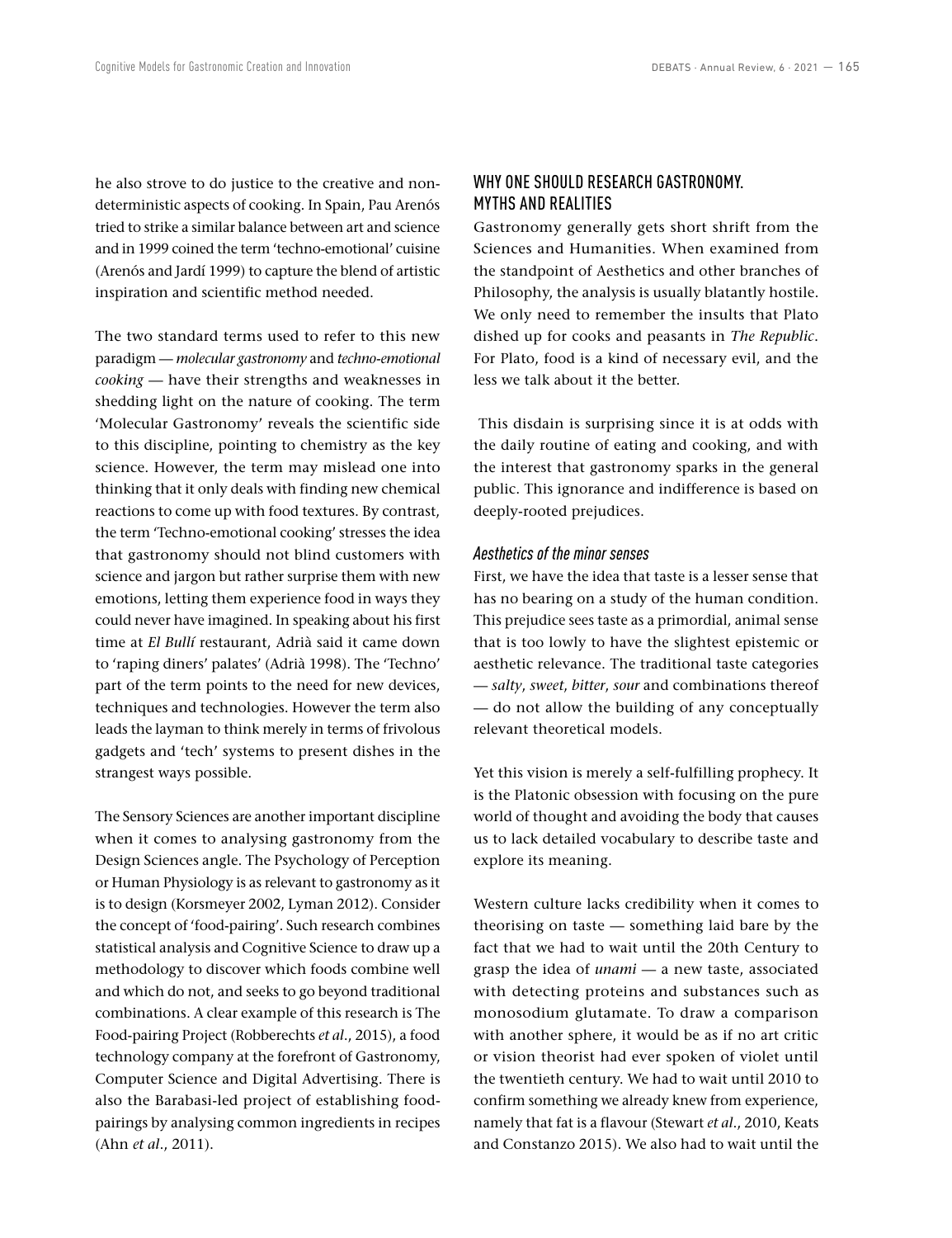21st Century for competent theories to emerge on how the sense of smell works — something that is a great deal more complex than just assuming that we have receptors in the nose for each type of molecule (Hawkes and Doty 2009).

### *The economics of molecular cooking*

A more recent though lower hurdle to gastronomy being taken seriously by The Humanities is the characterisation of *avant-garde* cuisine as elitist and thus part of the wealthy classes' social capital. In other words, consuming *Haute Cuisine* is a sign that one belongs to the Upper Class. Being seen going into a Three-Star Michelin Guide restaurant, bragging about the experimental cuisine, and calling the chefs by their first names as if they were bosom pals is a form of social capital and show that one has money to burn on fripperies (Eloire 2018).

The main thrust of this argument is to stress the Social Capital aspect of such consumption and the eye-watering prices charged for such cuisine. The people dining at these *avant-garde* restaurants we are told — are paying through the nose for the ingredients, for getting on the waiting list, and for wallowing in the exclusiveness. The sky-high prices to dine at these places effectively bar the general public (Eloire 2018). Yet the accusation of price-gouging is largely unfounded. It is true that some restaurants and chefs take their customers for a ride, creating spuriously 'exclusive events' and including products of no gastronomic value (such as the use of gold leaf) in the kitchen a pretext for overcharging. Yet in general, the prices charged by *avant-garde* restaurants are not excessive (Sunday 2013, Christensen and Pedersen2011). The main reason for the high prices is the need for many highly-trained staff to serve a fairly small number of diners. In some restaurants, there are more people working in the kitchen than there are diners. In *el Bulli's* case, the restaurant actually ran at a loss. Where its Master Chef Ferran Adrià and his team really made their money was from associated events, conferences, workshops, and so forth (De Solier 2010, Sunday 2013). As Carme Ruscalleda said in an interview: "A tasting menu is not overpriced,

whereas charging €7 for a toasted cheese-and-ham sandwich is daylight robbery" (Sarrias 2019).

As for the objection that *avant-garde* cuisine is nothing more than a way of showing off, one should note that the link between 'Social Capital' [conspicuous consumption] and aesthetic and cultural practices is no less exclusive than *Haute Cuisine*. Attending Art auctions, having one's own seat or box at an opera house, and buying artworks at a swish gallery are just a few examples of the same phenomenon. Yet this does not stop The Humanities from systematically studying the visual arts and opera. It is true that there is a hard core of Upper Class diners frequenting Michelin threestar restaurants to flaunt their social status. Yet there is now a growing number of ordinary customers who are genuinely interested in new gastronomic experiences rather than in *Haute Cuisine* as an exercise in one upmanship (Opazo, 2016). Similar market forces are at work at Bayreuth. There, the wealthy show up to show off. Meanwhile, a host of run-of-the-mill Wagner fans also turn up after having scrimped and saved for months to enjoy *The Twilight of the Gods* [*Götterdämmerung*], burning through their hard-earned cash. The link between *avant-garde* gastronomy and Social Capital must be studied but it should not be solely confined to this aspect.

A big part of *Haute Cuisine's* exclusiveness stems from the lack of mechanisms for reproducing the experience. Until the advent of sound reproduction technologies in the 20th Century, enjoying classical music was clearly a minority experience. We must also distinguish between 'elitist' and 'minority' consumption patterns. The dodecaphonic music of Schönberg and Alban Berg leaves most people cold. One needs a well-developed knowledge of music theory to enjoy it (and even then, it is not everyone's cup of tea). Yet we would not say that it is elitist music but rather music for minorities. (Vilar 2018).

Finally, one of the reasons why *avant-garde* restaurants are now in the limelight is because gastronomy has largely been ignored in the past. It is only now that The Humanities are beginning to properly study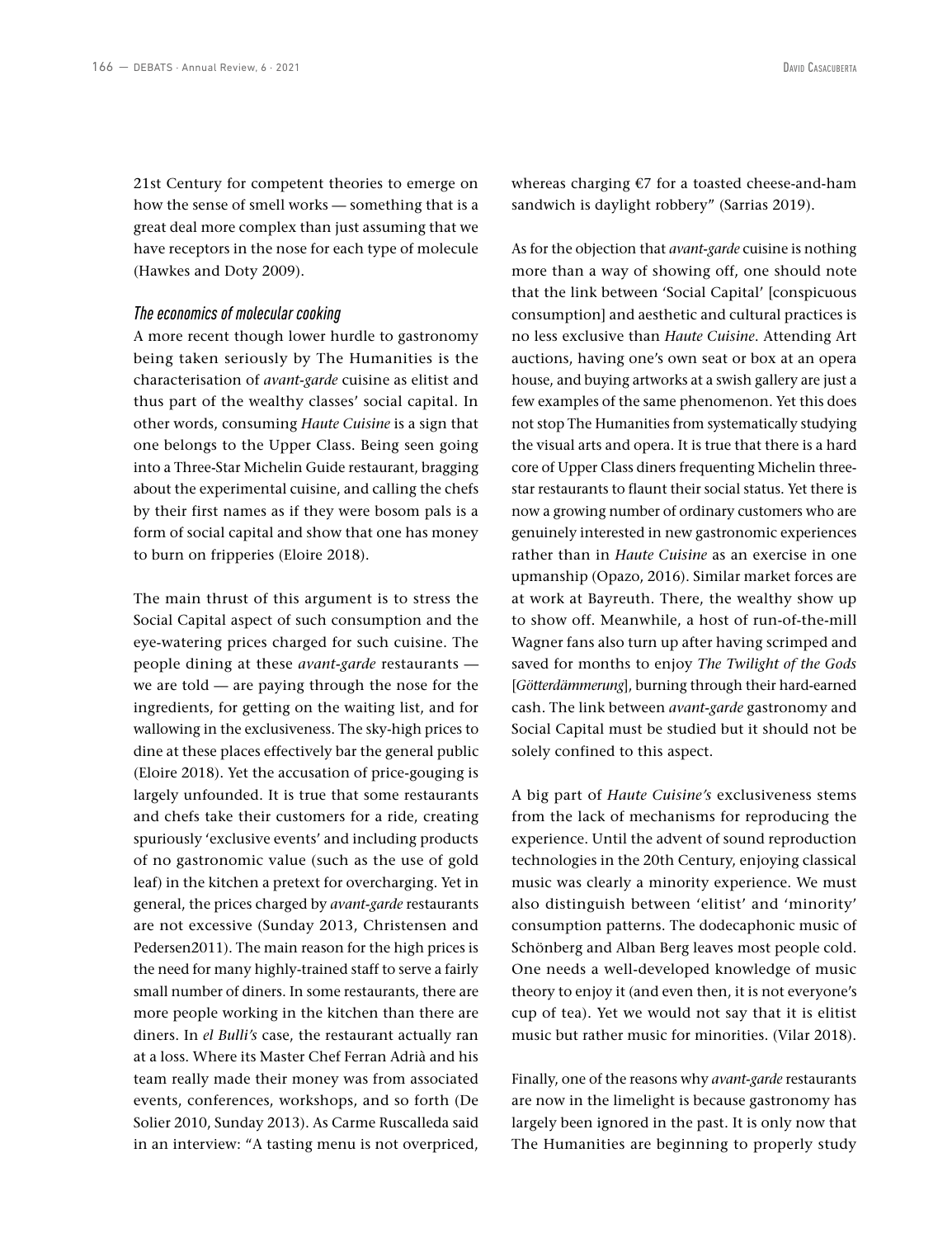gastronomy and recognise its worth (Vilar 2018) (Vilar and Jaques 2010) in a way reminiscent of the attention lavished on the visual arts. Yet one does not need to venture into an *avant-garde* kitchen to study gastronomy as a creative act.

# ENACTIVIST ANALYSIS OF CREATIVE PROCESSES IN MOLECULAR GASTRONOMY

This section is the result of my participation in the *Sapiens* project (originally called *Decoding*) in *el Bulli Lab* and the description of the results of the methodology in Adrià and Pinto (2015). I therefore describe the projects at the time without delving into further results of the *Sapiens* project. Those wishing to delve deeper can consult the following interactive presentation produced by Ferran Adrià and *Ara* newspaper: [https://](https://interactius.ara.cat/sapiens/en) [interactius.ara.cat/sapiens/en](https://interactius.ara.cat/sapiens/en) [English version]

One of my tasks in this project was to establish cognitive enactivist models that could shed light on the creative processes in molecular gastronomy. In this paper I review how such models provide a better understanding of the creative processes at *el Bulli* and how they might be transferred to other settings.

### *What is an enactivist cognitive model?*

By enactivism we mean a way of understanding the Cognitive Sciences other than through computational or representational models, and that sees cognition as a dynamic process in which subject, body and setting continuously interact to create cognitive models that we cannot simply place in the brain but that are also the result of this continuous interaction between mind, body and environment (Thompson 2010, Noë 2015).

An enactivist cognitive model thus functions as an extended mind system where the cognitive process solves a problem in a way that does not merely stem from brain computation but also from a process of analysis that extends to the environment.

Hutchins (1995) gives a simple example of this idea: Imagine a queue of customers at a bakery waiting to be served. Those in the queue are told roughly how long they can expect to wait before reaching the front. This lets each customer decide whether he wants to stay in the queue or leave. The place in the queue establishes the order in which customers will be served (assuming they do not lose patience and leave). The cognitive process does not stem just from the baker's mind or from customers' reckoning of the time to reach the front but rather from the interaction of all minds, customers' bodies, and a given spatial form (to wit, a queue).

Enactivist cognitive models are very recent. Enactivism — or the third generation of the Cognitive Sciences — began with the publication of *The Embodied Mind* in 1991 yet it has only recently taken root in The Humanities.

This fact is key to grasping the lack of interest in gastronomy discussed earlier. A classical cognitive perspective focusing on a brain that knows when the context is irrelevant finds it very hard to understand cooking, which is a highly context-dependent activity involving interaction between individuals.

Taking a Cartesian approach makes it very hard to grasp how gastronomy really works at the phenomenological level. Historically, the idea was to start from the brain as a taste-processing machine and thus reduce gastronomic pleasure to a set of computations.

However, there is no need to reduce the phenomenological experience of gastronomy to the sense of taste. Clearly taste sensations may arise when we ingest something, for example orange juice. Yet these cannot be limited to a combination of sweet, salty, bitter, sour and *umami* otherwise one could create any possible flavour by blending these five tastes — a proposition that is clearly absurd.

This though is precisely the reductionist approach taken by the neuroscience of taste. Take the famous study by Morrot *et al*., (2001) where some *sommeliers* were tricked into believing they were tasting a 'red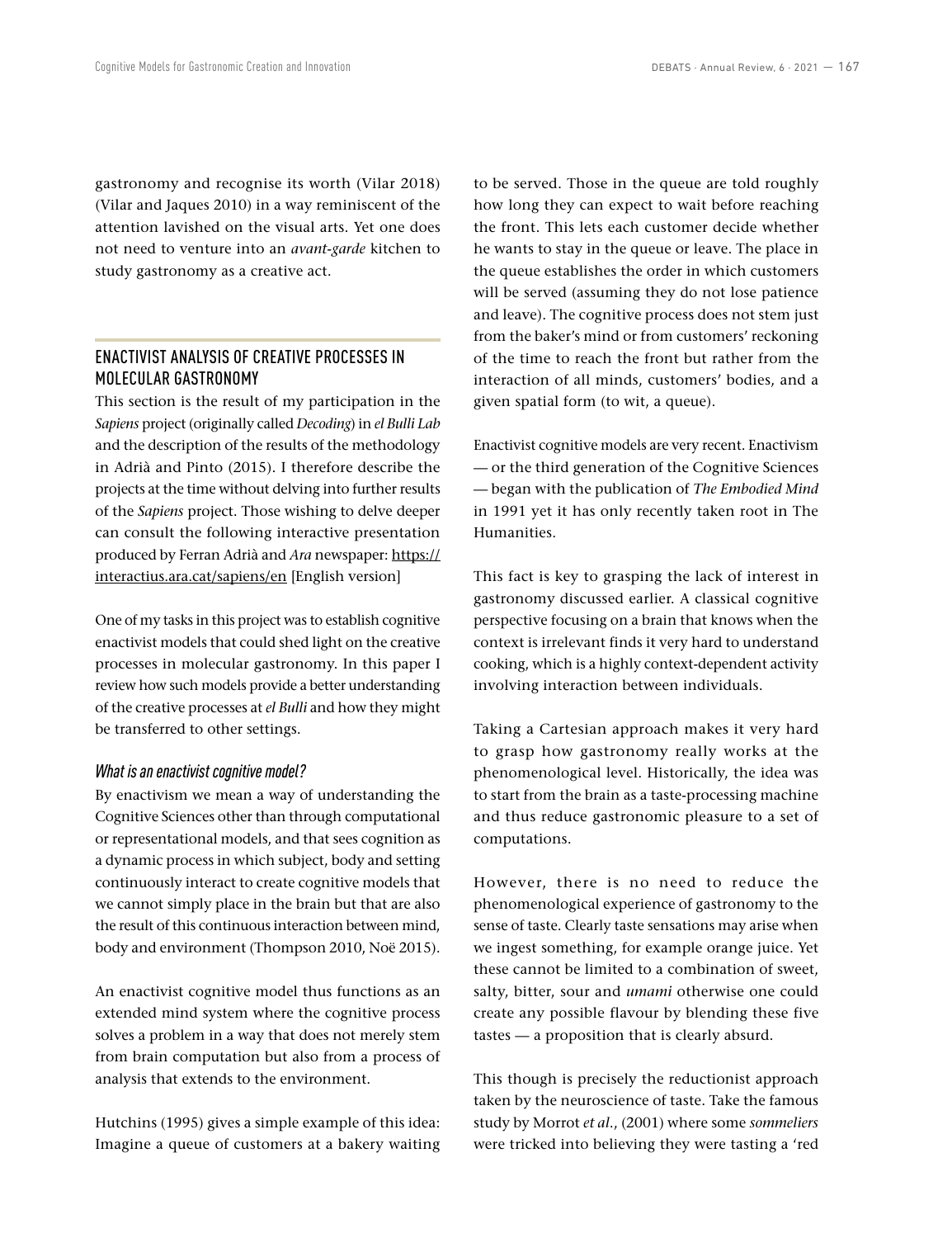wine'. What they had actually been given was a white wine reddened with a dye. Many commentators saw this experiment as evidencing 'socialisation' of gastronomy and as proof that the supposed wine experts knew nothing. Yet the issue here was not the experts' knowledge given that sommeliers are not mere molecule detectors but rather human beings with multi-sensory skills. Accordingly, they make holistic judgments based on taste, aroma, appearance and so forth. The same phenomenon would explain why people say that a more expensive wine tastes better than a cheaper one. This occurs even when they are tasting exactly the same wine, albeit one poured from differently-labelled bottles.

From an enactivist standpoint, we can grasp the confusion that surrounds words describing taste and how it relates to chemical receptors on the tongue (Noë 2015). Yet taste is actually a multisensory experience that includes the sense of smell and touch. Here one should note that spicy or astringent flavours arise from the tongue's sense of touch, not its chemical receptors. One also needs to include sight (this sense actually plays a basic role in any taste experience). Hearing is a less important sense but comes into play in gauging how crunchy a food is.

Thus tasting involves a combination of taste, smell, touch, and is not confined to food's interaction with the tongue's chemical, receptors.

It is also worth noting that although we are well into the 21st-Century, there is still no well-defined vocabulary to describe aromas and tactile sensations. Thus there is no comprehensive list of aroma types. Researchers are currently working with classification schemes that are drawn from the world of perfumery but that are neither consistent nor systematic.

Ferran Adrià is a chef who has radically changed gastronomy over the last half century. His research is always driven by a desire to innovate. During Adrià's time running his *el Bulli* restaurant along with his creative team, the focus was always on "a return to creation" (Adrià 2015). Work at the restaurant was always organised on a sound scientific footing. Research lab principles and purpose were adopted, rigorously drawing on observation, experimentation, research, making hypotheses, creating models and techniques. These were the basic ingredients for reviewing and questioning gastronomy as a discipline in order to drive constant change and improvement. Today, any internationally recognised chef will readily acknowledge his debt to Ferran Adrià. (Opazo 2012, 2016).

We should not see molecular gastronomy, and especially the *el Bulli* project, as a kind of objectification and scientification of the kitchen in which inspiration and intuition are banished something apparent in the standard reviews of the molecular gastronomy project (see Cousins *et al*., 2010, Hegarty and Antun 2010). Rather, gastronomy involves being just as creative as other forms of cooking. Resort to science and technology does not render gastronomy a mechanical process but rather facilitates creation and innovation.

Once *el Bulli* closed, Ferran Adrià decided to conduct systematic research on creativity itself with a view to finding a method that would facilitate innovation and creation in any discipline. The project was originally titled *Decoding* and sought to formally reconstruct the creative processes and mechanisms of various disciplines but with a clear stress on cooking. Nevertheless, the idea was to look at other disciplines to pin down which parameters were universal and which only applied to a given discipline. The idea was to 'decode' various strands such as: (1) recipe creation; (2) restaurant interior decoration; (3) cocktails; (4) contemporary dance; (5) business administration. Later on, the *el Bulli* Lab team changed the project name to *Sapiens* but the goal was the same — namely to come up with a kind of logical reconstruction of the world [*Der logische Aufbau der Welt*] (Carnap 1928) albeit one confined to creative processes.

The project began with Ferran Adrià's findings from analysing his own creative path. Right from the outset at *el Bulli*, Adrià and his team analysed the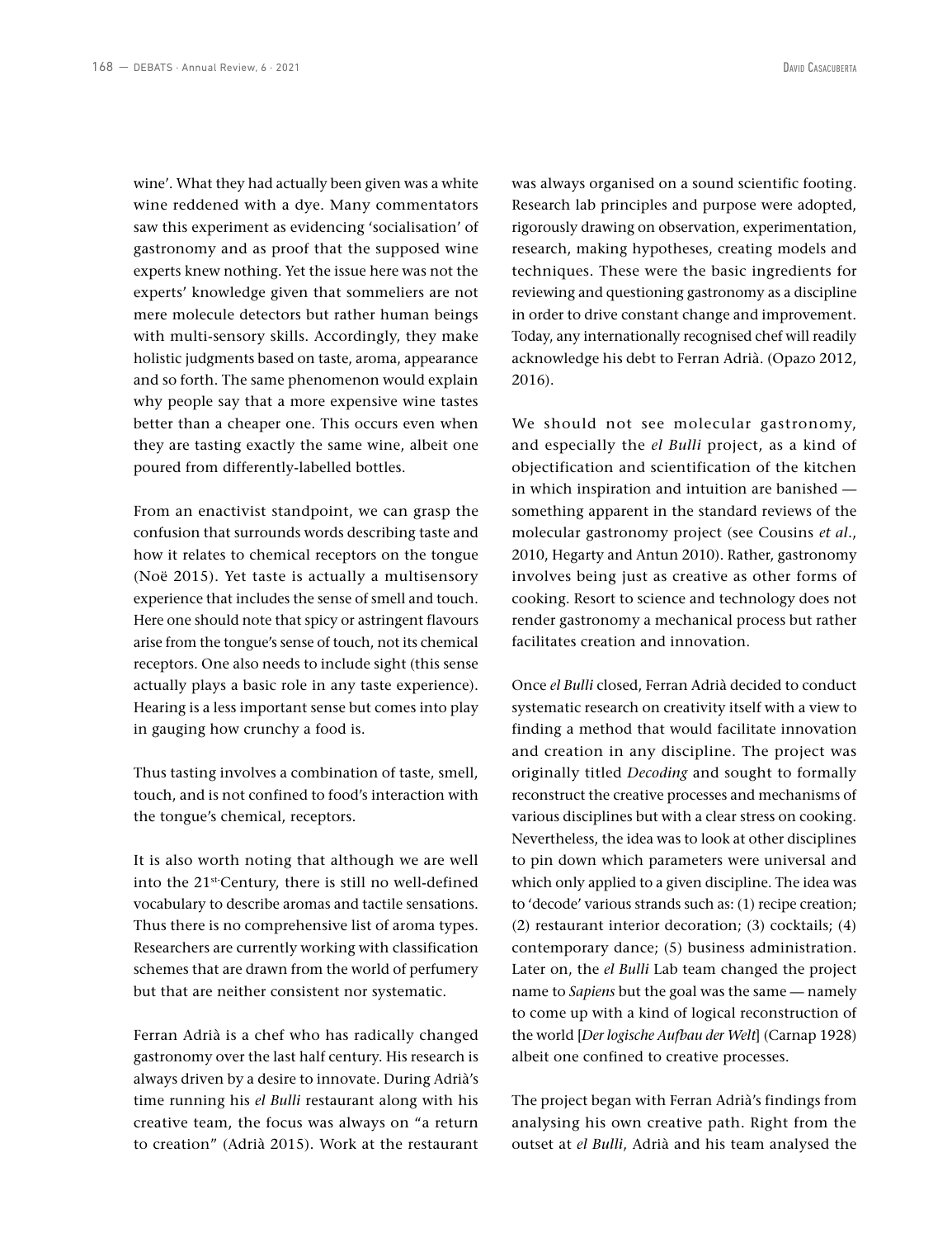various creative processes and structures, examining menus, product sheets, preliminary ideas for new dishes, the database of tests, recipes that did not work, and so on. The way *el Bulli's* team works is easily understood from an enactivist perspective. One of these findings runs counter to the romantic notion of the creative genius who basically invents whatever he chooses. The reason the notion is false is because culinary creativity is heavily conditioned by the physical, chemical and organoleptic properties of foodstuffs, the technologies of the day, and time and staff constraints.

This rigorous approach lets Adrià establish some basic parameters for developing his 'decoding process'. Regardless of whether one is trying to innovate in cooking, video art or the design of racing cars, there are a number of generic conditions that can help or hinder the creative process. However, these self-same constraints make creativity possible in the first place. That is because without constraints, one could conjure up any texture and flavour from any ingredients at will. Under such a scenario, coming up with the desired dish would be as routine and unremarkable as churning out widgets. The fact that things do not work like this in the real world is what creates the need for Master Chefs capable of harnessing their experience to find new ways to innovate.

 It follows from the *Sapiens* project and the research patterns of the enactivist model that creative processes in cooking are distributed thus there is no ultimate creative genius responsible for the dish — a fiction assiduously promoted by the popular press. Instead, dishes are a team effort by chefs, 'sandwich students' (no pun intended), producers, distributors, and diners. On the other hand, no creative process takes place in a vacuum (not even cooking) so we must include other disciplines that may inspire the creative process on the one hand, and historical and environmental conditions on the other.

Let us look at the historical conditioning factors first. Behind the aforementioned food-pairing, the fact that certain food combinations work in the kitchen while others do not is the result of a historical process. It would be a mistake to think that food-pairing is something that is part of our brain circuitry. Rather, it is the product of an enactivist process in which mind, body, and environment work together.

 The culinary canon stems from the adoption of certain recipes as a standard, the result of a combination of sundry climatic, technological, social and even religious factors. If we believe that onions, aubergines, peppers and tomatoes are a good combination, it is not simply because of their molecular compatibility but because of centuries of history that have kept them together. The new label for Adrià's project (*Sapiens*) is a tribute to Harari's book of the same name (Harari 2014) and thus recognises the great role played by history in the creative processes of gastronomy.

The creative processes in *Avant-garde* cuisine have a strong interdisciplinary component. The Roca Brothers '*Roner* or *Rotoval* [basically a distilling apparatus for food aromas] is the result of applying Physics and Chemistry principles to the kitchen. The inclusion of Ferran Adrià in the *Documenta Art Biennial* (Todolí and Hamilton 2009) is explained by the Master Chef's tributes to the visual culture of the 20th Century with dishes such as *Molls Gaudí* [Mullet à la *Gaudí*] (Adrià 1998).

Another key feature of the *Sapiens* model is that it gives the chef more time to be creative. This is why Adrià chose to keep *el Bulli* closed for six months and to serve only dinners, giving the *el Bulli* team enough time to do new tests and experiments, seek inspiration elsewhere, travel to find new techniques, ideas and products, and so forth. Restaurant logistics are also key to linking each stage of the maintenance programme, ensuring a smooth, trouble-free flow. The schedule kept the restaurant open without cognitively over-burdening the team, giving it as much time as possible to spend on culinary creativity.

Probably the most important element of the *Sapiens* methodology is that it maximises efficiency of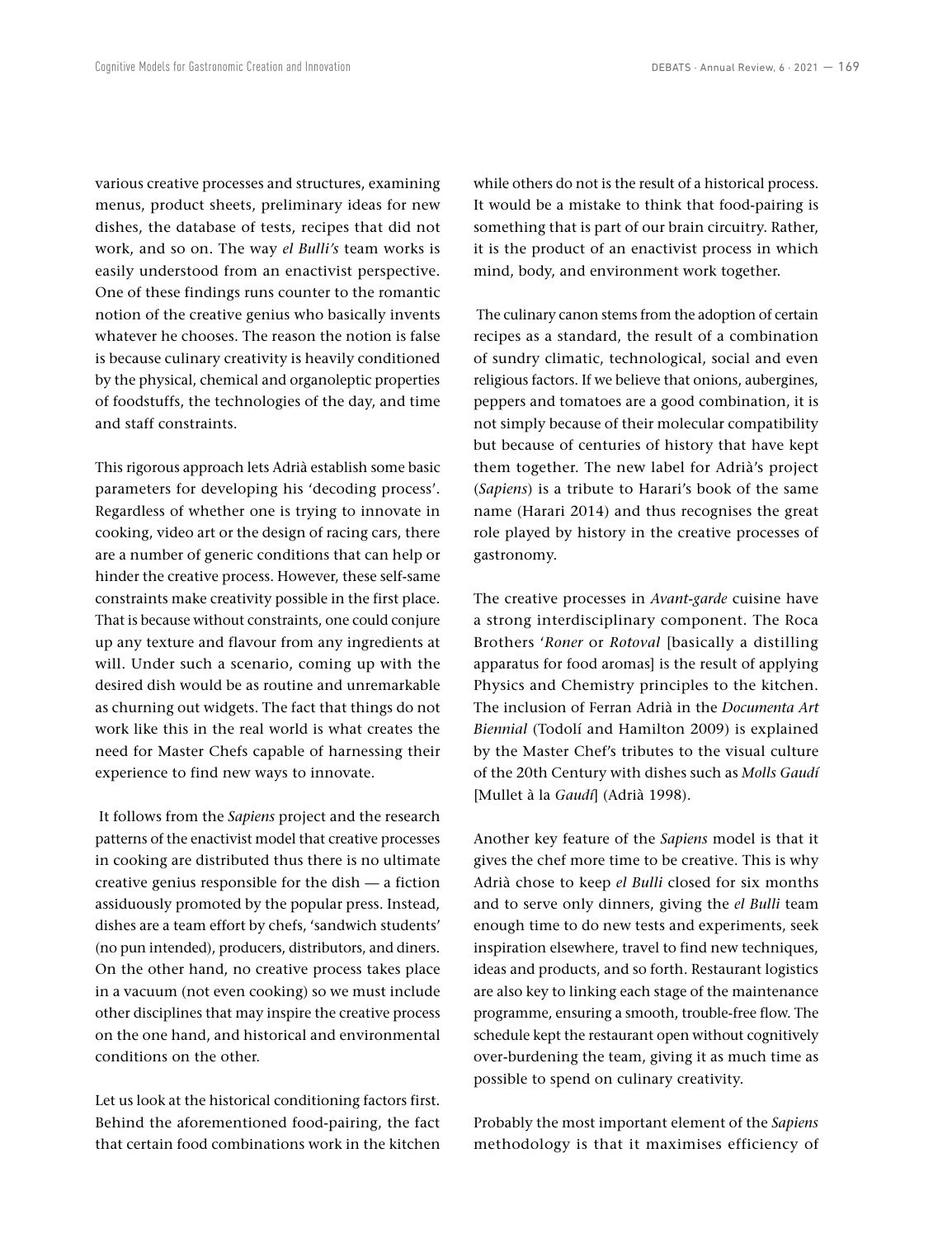productive and creative processes, subjecting these to rigorous analysis, examining them in depth and ensuring that they all 'gel' (Maes 1994). A key result of these micro studies is that each discipline has its own creative mechanisms that cannot automatically be applied to another discipline. A detailed reworking is needed, reconstructing the specific connections between the objects, products and methods in each case. For instance, although one might posit that the creative mechanisms in graphic design and cooking are similar (insofar as they both deal with the suitability of certain combinations), this is insufficient. If we really wish to grasp the relationship between 'food-pairing' and 'colour-pairing' we need to analyse and systematise the mechanisms at work in each case and their respective psychological and historical bases. Deeper consideration reveals that whether two flavours or two colours combine well or not are independent processes notwithstanding their superficial similarities.

The *Sapiens* analysis also shows that limitations do not hinder creativity but on the contrary spur it. Creativity is Mankind's response to certain constraints

imposed on it by historical and environmental forces. It is only by grasping these limitations that we can come up with truly creative answers. This ties in with Cross' scheme for visualising seemingly intractable problems and then deciding how far one is willing to go in questioning the limitations they seemingly pose. In classic cuisine repertoires, it is very hard to find dishes that are completely black. Is this non-existence the result of something intrinsic in the nature of these foods? Is it a cross-cultural psychological fact or is it the result of historical and social processes? Once we understand this phenomenon we can consider whether it makes sense to make a dish where all the ingredients are black and, if so, how it should be produced. This decision in turn spawns new problems: Should the dish be served on a black plate?; When should the menu be served?; Are other sensory accompaniments needed?

Sundry enactivist cognitive processes will be involved, which are briefly listed in the table below, which compares traditional and molecular cuisines:

### **Table 1**

| <b>Problem</b>                      | <b>Traditional Cuisine model</b>                                         | <b>Molecular Gastronomy model</b>                                                                    |
|-------------------------------------|--------------------------------------------------------------------------|------------------------------------------------------------------------------------------------------|
| Record recipe                       | Ambiguous text based on<br>shared experience                             | Scientific writing of a recipe, exact quantities, etc.                                               |
| Decide on the right<br>combinations | Intuitive knowledge based on<br>shared tradition                         | Systematic historical and biological knowledge<br>that explains these intuitions                     |
| Innovate in<br>techniques           | Intuitive use of new utensils<br>(pressure cooker, microwa-<br>ve. etc.) | Use based on simple science and the capabilities<br>of new utensils                                  |
| Innovating in<br>technologies       | Trial and error                                                          | Ask engineers to use their scientific knowledge to<br>come up with new technologies (rotaval, roner) |
| Innovate in<br>combinations         | Trial and error                                                          | Combine chemical, neurological and historical<br>knowledge. (Food-pairing)                           |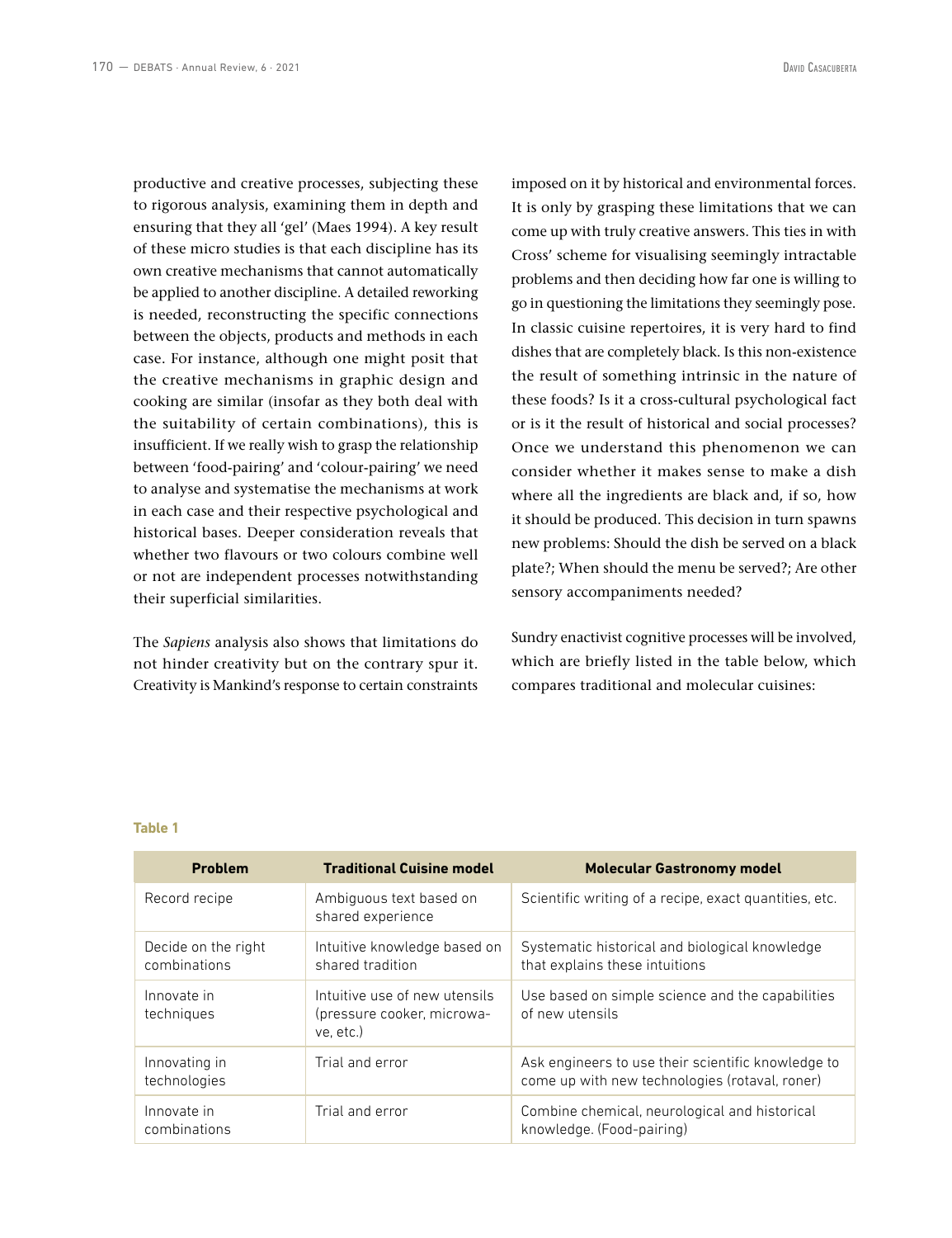### CONCLUSIONS

Although at first glance there seems to be a big gap between traditional cuisine and 'molecular gastronomy', in reality the latter is nothing more than an attempt to systematise cooking by drawing on the experimental sciences, cognitive models, chefs' hunches.

Understanding gastronomy therefore requires an enactivist perspective in which mind, body and environment interact through endless feedback loops. Gastronomy is also a multi-sensorial system in which the expectations and knowledge of diners and chefs play a key role. *El Bulli Lab*'s *Sapiens*  project is a perfect example of this kind of research, which starts from the kitchen setting to pin down generic mechanisms that can be transferred to other disciplines.

One of the key findings to emerge from this methodology is that limitations spur creativity as we try to overcome them. Kant's dove hopes to fly better in an airless space but discovers this supposed constraint (air) is a precondition for flight. Likewise, the limitations imposed on us by each discipline are what lets creativity take wing.

These limitations differ in each discipline both in terms of the factors inherent in production processes

and in what has historically been seen as an acceptable outcome and which has not.

That is why a study of creativity cannot hope to find generic mechanisms that will work in any setting. Put another way, we cannot mechanise creativity as a generic process or expect to find a global formal model governing it. What we can do is systematically identify which mechanisms either help or hinder creativity by earmarking more time to the creative process and by lightening the cognitive burden stemming from other activities.

We can think of *Sapiens* as a Wittgensteinian exercise revealing that 'creativity' is a term loosely bandied around in many settings. This is why it is pointless to seek universal laws spanning all disciplines. Instead of trying to draw up universal, immutable laws governing creativity, we should look for generic protocols that help people spend more time and thought on the creative process.

At the same time, *Sapiens* shows that creativity stems not from a genius inspired by The Muses but from a team effort in which creation is a collective, distributed affair (Hutchins 1995). Here creativity arises from a tightly-co-ordinated team, working with sundry technological tools, and shaped by environmental and cultural factors.

### BIBLIOGRAPHIC REFERENCES

Accum, F. C. (1821). Culinary Chemistry, Exhibiting the Scientific Principles of Cookery. London: R. Ackermann. Adrià, F. (1998). Los Secretos de *el Bulli*: recetas, técnicas y reflexiones. Altaya.

- Adrià, F. and Pinto. J. M. (2015) "Sapiens: Una metodología para entender la gastronomía". ELISAVA Temes de Disseny, Issue 31, Barcelona: Elisava, pp. 10-21.
- Ahn, Y. Y. and Ahnert, S. E., Bagrow, J. P., and Barabási, A. L. (2011). "Flavor network and the principles of food pairing". Nature Scientific reports, Issue 1.
- Appert, N. (1810). L'art de conserver pendant plusieurs années toutes les substances animales et végétales. Paris: Chez Patris.
- Arenós, P.; Jardí, E. (1999). Los genios del fuego: quiénes son, cómo crean y qué cocinan 10 chefs de vanguardia. Barcelona: Ediciones Península.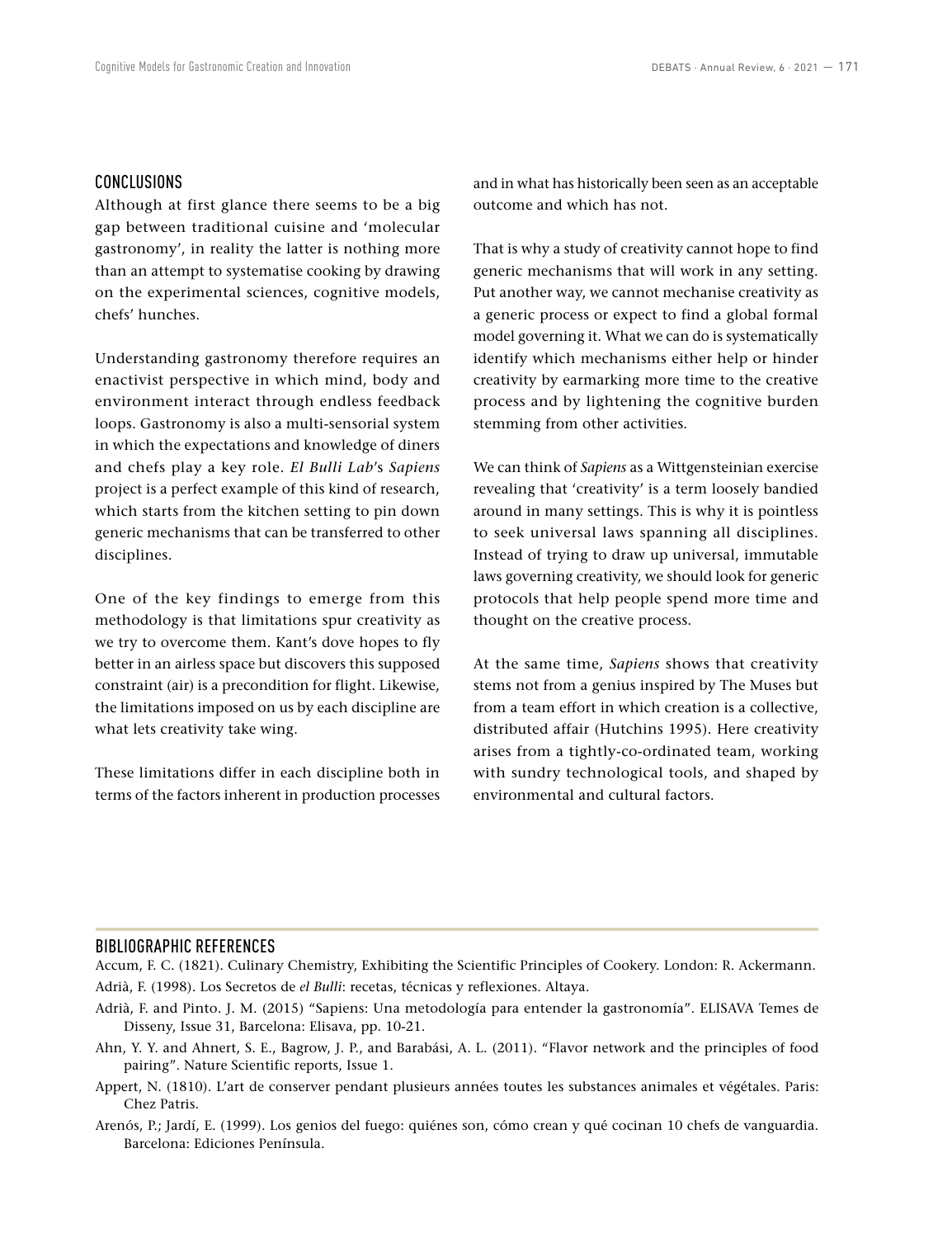- Brillat-Savarin, J.A. (1828). The Physiology of Taste, or, Meditations on Transcendental Gastronomy. Translator M. F. K. Fisher. Washington, DC: Counterpoint Press.
- Carnap, R. (1928). Der logische Aufbau der Welt. Berlin: Schlachtensee. Celant G. (2015). Arts and Design. Rituals since 1851. Milan: Electa.
- Celant G. (2015). *Arts and Design. Rituals since 1851.* Milan: Electa.
- Castells, P. and Perelló, J. (2010). "Materia Condensada. Cocinar Ciencia" in Cocinar ciencia. Materia condensada. Barcelona: Actar.
- Christensen, B. T., and Pedersen, J. S. (2011). Evaluative Practices in the Culinary Field A Case of Restaurant Rankings. Copenhagen Business School, 2-20.
- Cousins, J., O'Gorman, K., and Stierand, M. (2010). Molecular gastronomy: cuisine innovation or modern day alchemy? International Journal of Contemporary Hospitality Management.
- Cross, N. (2007). Creativity: Flow and the Psychology of Discovery and Invention. New York: Harper & Collins.
- De Solier, I. (2010). Liquid nitrogen pistachios: Molecular gastronomy, *el Bulli* and foodies. European Journal of Cultural Studies, 13(2), 155-170.
- Domene, M. (2013). *El Bulli*: Contemporary Intersections between Food, Science, Art and Late Capitalism. Barcelona Investigación Arte Creación, 1(1), 100-126.
- Dorst K. (2006). "Design Problems and Design Paradoxes". Design Issues, vol. 22, Issue 3 (Summer), pp. 4-12.
- Editorial, T. C. (2017). Terminàlia parla amb... Carme Ruscalleda i Serra, primera xef catalana que aconsegueix set estrelles Michelin. Terminàlia, 38-41.
- Eloire, F. (2018). The Bourdieusian conception of social capital: a methodological reflection and application. In Forum for Social Economics (Vol. 47, No. 3-4, pp. 322-341). Routledge.
- Fundación Alicia and *el Bulli* Taller (2006). Léxico científico gastronómico. Barcelona: Planeta.
- Harari, Y. N. (2014). Sapiens. De animales a dioses: Una breve historia de la humanidad. Debate.
- Hawkes, C. H., and Doty, R. L. (2009). The neurology of olfaction. Cambridge University Press.
- Hegarty, J., and Antun, J. (2010). Is the Chemical Chef Dividing Culinary Arts and Gastronomy? Journal of Culinary Science and Technology. Volume 8. Issue 2-3 pp. 73-82.
- Hutchins, E. (1995). Cognition in the Wild (No. 1995). MIT Press.
- Keast, R. S., and Costanzo, A. (2015). Is fat the sixth taste primary? Evidence and implications. Flavour, 4(1), 5.
- Korsmeyer, C. (2002). Making sense of taste: Food and philosophy. Cornell University Press.
- Kurti, N. (1980). "The physicist in the kitchen." New Scientist Issue 88, pp. 786-9.
- López-Alt, J. K. (2015) The Food Lab: Better Home Cooking Through Science. W. W. Norton & Company.
- Lyman, B. (2012). A Psychology of Food: More than a matter of taste. Springer Science & Business Media.
- Maes, P. (1994). "Agents that reduce work and information overload". 2 Communications of the ACM, 37(7), pp. 30-40.
- McGee, H. (1984). On food and cooking: the science and lore of the kitchen. New York: Simon and Schuster.
- Morrot, Brochet and Dubourdieu G. (2001) The Color of Odors. *Brain and Language.*
- Myhrvold, N. (2011). Modernist Cuisine. Cologne, Germany: Taschen.
- Noë, A. (2015). Strange Tools: Art and human nature. Hill and Wang.
- Opazo, M. P. (2012). Discourse as driver of innovation in contemporary haute cuisine: The case of *el Bulli* restaurant. International Journal of Gastronomy and Food Science, 1(2), 82-89.
- –– (2016). Appetite for Innovation: Creativity and change at *el Bulli*. Columbia University Press.
- Plato. La República A: Diàlegs, vol. X. Introduction and translation by Manuel Balasch. Barcelona: Fundació Bernat Metge, 1989.
- Robberechts, D., Lahousse, B., Coucquyt, P., and Langenbick, J. (2015). U.S. Patent Application No. 14/165,455.
- Sarrias, T. (2019) Punt de Vista. Entrevista a Carme Ruscalleda. RTVE. [https://www.rtve.es/alacarta/videos/punts](https://www.rtve.es/alacarta/videos/punts-de-vista/punts-vista-entrevista-carme-ruscalleda/5480837/)[de-vista/punts-vista-entrevista-carme-ruscalleda/5480837/](https://www.rtve.es/alacarta/videos/punts-de-vista/punts-vista-entrevista-carme-ruscalleda/5480837/) (last accessed 11/08/2020)
- Simon, H. A. (1996). The Sciences of the Artificial (Vol. 136). Cambridge: MIT Press.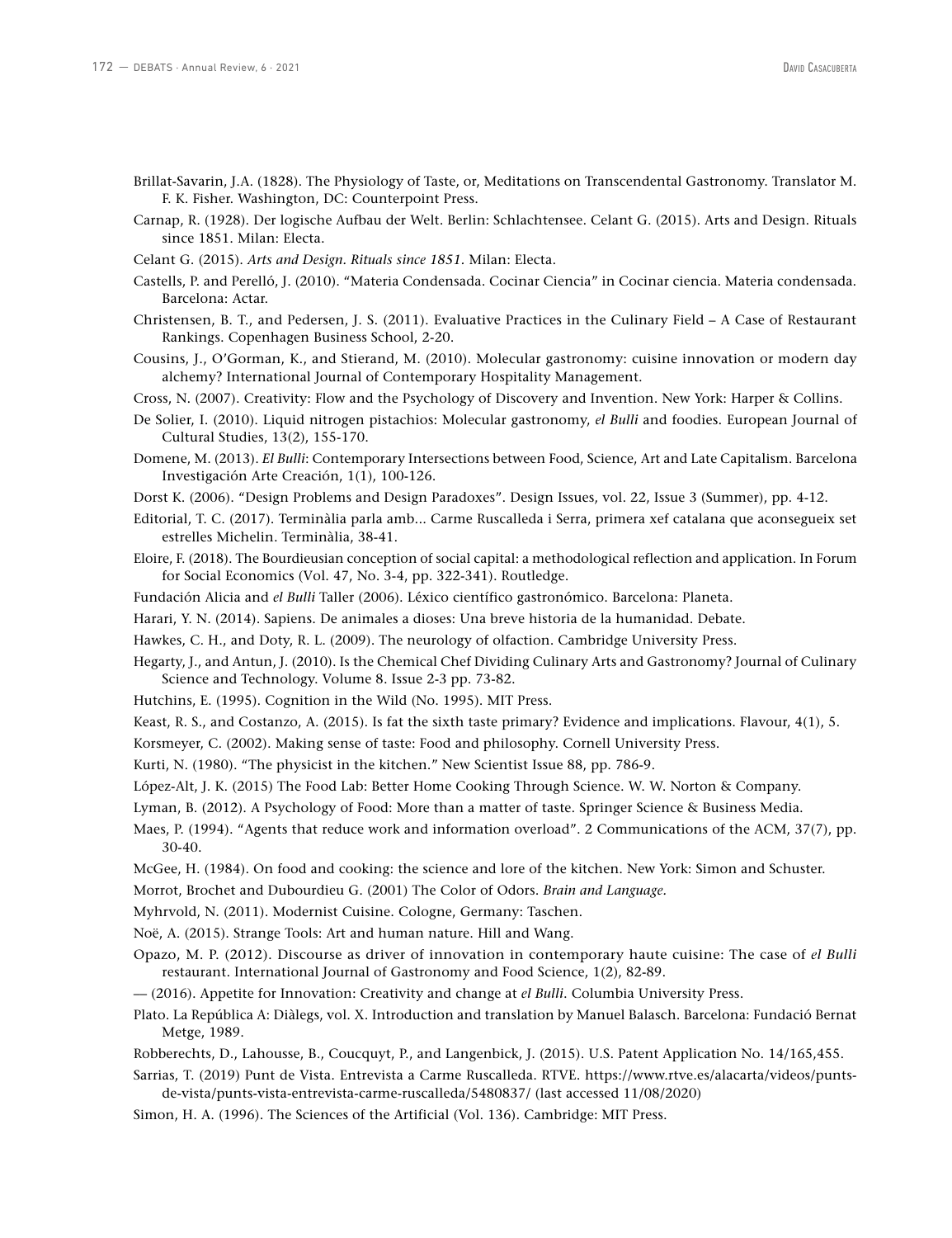- Stewart, J. E., Feinle-Bisset, C., Golding, M., Delahunty, C., Clifton, P. M., and Keast, R. S. (2010). Oral sensitivity to fatty acids, food consumption and BMI in human subjects. British Journal of Nutrition, 104(1), 145-152.
- This, H. (1999). "Nicholas Kurti, one of the founding fathers of molecular gastronomy". Acta Physica Hungarica New Series-Heavy Ion Physics, 10(1), 21-28.
- This, H. (2002). Casseroles et éprouvettes. Paris: Berlin pour la science.

Thompson, E. (2010). *Mind in life.* Harvard University Press.

Todolí, Vicente; Hamilton, Richard (editor) (2009). Menjar per pensar, pensar per menjar. Barcelona: Actar.

Vilar, G . (2018). La cognificació de l'art. Quaderns de filosofia, 5(2), 11-28.

Vilar, G. and Jacques, J. (2010) "Feeding thought: por una filosofía de la gastronomía y la cocina" Disturbis. Autumn [on line]. Retrieved from www.disturbis.esteticauab.org/DisturbisII/Indice\_12.html (last accessed 11/04/2019).

# BIOGRAPHICAL NOTE

## *David Casacuberta*

He was awarded a PhD by the Autonomous University of Barcelona (UAB). He is currently a Lecturer at the same university. His research lines cover the social and cognitive impacts of digital technologies, especially in relation to ethical and epistemological issues that arise from the application of said technologies in the Biomedical Sciences.